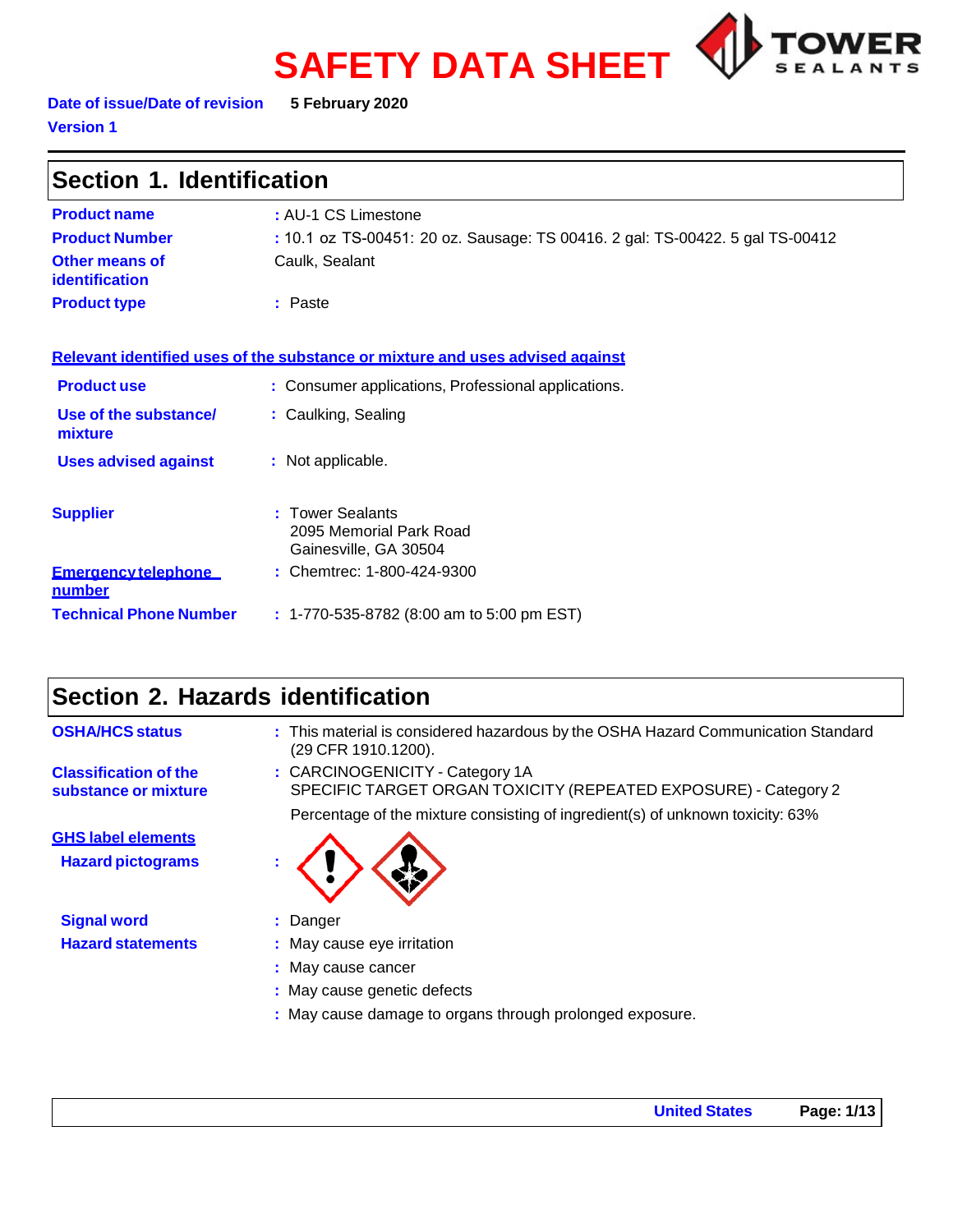### **Section 2. Hazards identification**

#### **Precautionary statements General :** Read label before use. Keep out of reach of children. If medical advice is needed, have product container or label at hand. **Prevention 1. Prevention 1. All instructions before use.** Do not handle until all safety precautions have been read and understood. Use personal protective equipment as required. Do not breathe vapor. **Response 1993 : Get medical attention if you feel unwell. IF exposed or concerned: Get medical** attention. **Storage 19.1 Store locked up. Disposal 19.1 : C** Dispose of contents and container in accordance with all local, regional, national and international regulations. **Supplemental label elements Hazards not otherwise classified :** Sanding and grinding dusts may be harmful if inhaled. This product contains Crystalline Silica which can cause lung cancer or silicosis. The risk of cancer depends on the duration and level of exposure to dust from sanding surfaces or mist from spray applications. Since this product is not meant to be sanded or sprayed, risk of exposure is considered low. Avoid contact with skin and clothing. Wash thoroughly after handling. Emits toxic fumes when heated. **:** Prolonged or repeated contact may dry skin and cause irritation.

# **Section 3. Composition/information on ingredients**

| <b>Substance/mixture</b> | : Mixture           |
|--------------------------|---------------------|
| <b>Product name</b>      | : AU-1 CS Limestone |

| Ingredient name                                     | $\frac{9}{6}$ | <b>CAS number</b> |
|-----------------------------------------------------|---------------|-------------------|
| l Limestone                                         | $10 - 30$     | 1317-65-3         |
| White mineral oil (petroleum)                       | $1 - 5$       | 8042-47-5         |
| <b>Ethylene Glycol</b>                              | $ 0.5 - 1.5 $ | 107-21-1          |
| Titanium Dioxide                                    | $10.5 - 1.5$  | 13463-67-7        |
| Crystalline Silica, respirable powder (<10 microns) | $0.1 - 1$     | 14808-60-7        |

SUB codes represent substances without registered CAS Numbers.

Any concentration shown as a range is to protect confidentiality or is due to batch variation.

There are no additional ingredients present which, within the current knowledge of the supplier and in the **concentrations applicable, are classified as hazardous to health or the environment and hence require reporting in this section.**

**Occupational exposure limits, if available, are listed in Section 8.**

### **Section 4. First aid measures**

If ingestion, irritation, any type of overexposure or symptoms of overexposure occur during or persists after use of this product, contact a POISON CONTROL CENTER, EMERGENCY ROOM OR PHYSICIAN immediately; have Safety Data Sheet information available. Never give anything by mouth to an unconscious or convulsing person. **Description of necessary first aid measures**

**Eye contact :** Check for and remove any contact lenses. Immediately flush eyes with running water for at least 15 minutes, keeping eyelids open. Seek immediate medical attention.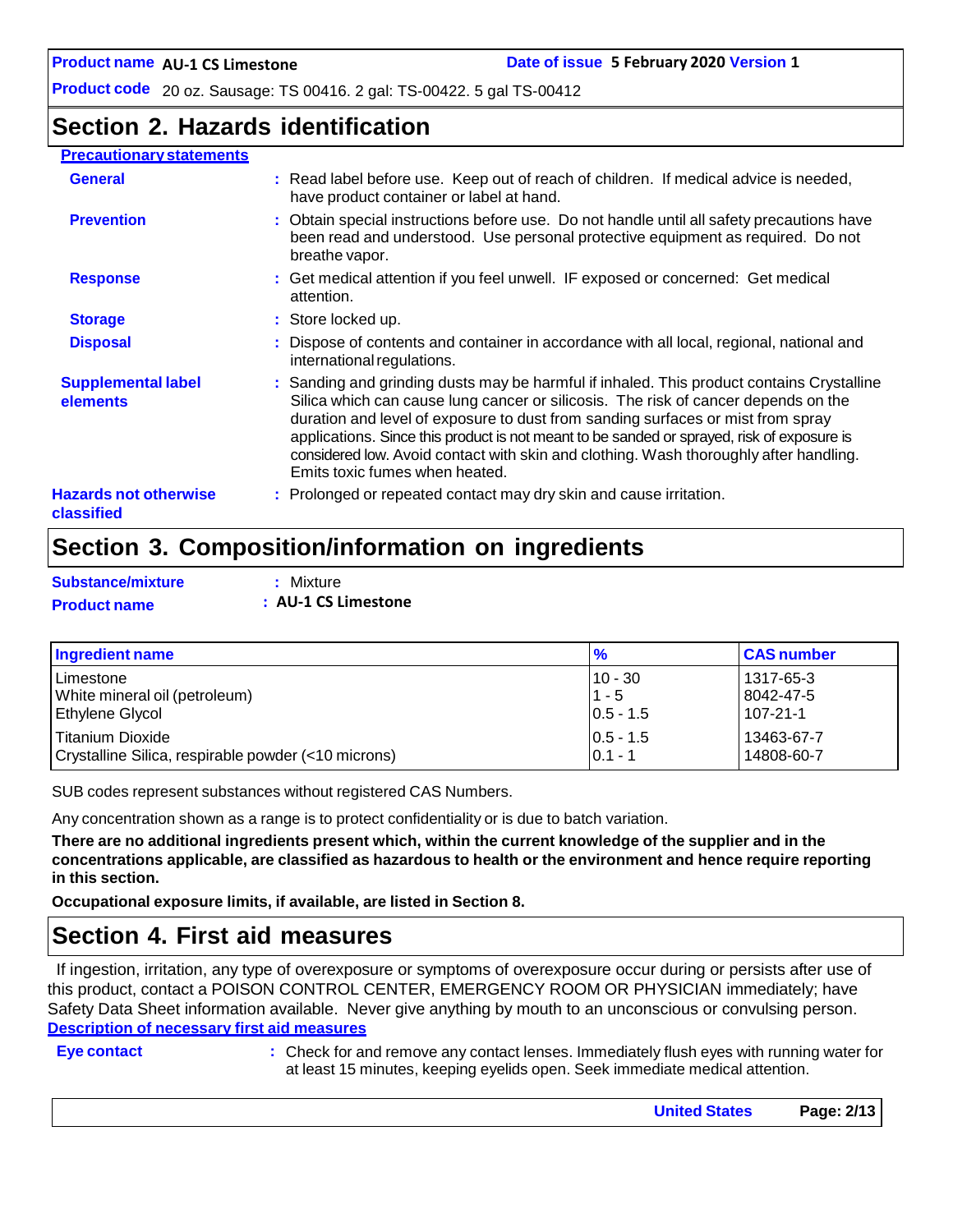### **Section 4. First aid measures**

| : Remove to fresh air. Keep person warm and at rest. If not breathing, if breathing is<br>irregular or if respiratory arrest occurs, provide artificial respiration or oxygen by trained<br>personnel. |
|--------------------------------------------------------------------------------------------------------------------------------------------------------------------------------------------------------|
| : Remove contaminated clothing and shoes. Wash skin thoroughly with soap and water<br>or use recognized skin cleanser. Do NOT use solvents or thinners.                                                |
| : If swallowed, seek medical advice immediately and show this container or label. Keep<br>person warm and at rest. Do NOT induce vomiting.                                                             |
|                                                                                                                                                                                                        |

|                                       | Most important symptoms/effects, acute and delayed                                                                        |
|---------------------------------------|---------------------------------------------------------------------------------------------------------------------------|
| <b>Potential acute health effects</b> |                                                                                                                           |
| Eye contact                           | : Direct contact may cause slight to moderate irritation.                                                                 |
| <b>Inhalation</b>                     | $\therefore$ May cause slight irritation to respiratory passages $-$ headache $-$ dizziness.                              |
| <b>Skin contact</b>                   | : May cause allergic skin reactions and / or central nervous system depression. May cause<br>skin dryness and irritation. |
| <b>Ingestion</b>                      | : Low ingestion hazard in normal use.                                                                                     |

| Over-exposure signs/symptoms |                                                                                    |  |  |
|------------------------------|------------------------------------------------------------------------------------|--|--|
| Eye contact                  | : No specific data.                                                                |  |  |
| <b>Inhalation</b>            | : No specific data.                                                                |  |  |
| <b>Skin contact</b>          | : Adverse symptoms may include the following:<br>irritation<br>dryness<br>cracking |  |  |
| <b>Ingestion</b>             | : No specific data.                                                                |  |  |

|                                   | Indication of immediate medical attention and special treatment needed, if necessary                                                                                                                                                                                                                                                                                                                            |
|-----------------------------------|-----------------------------------------------------------------------------------------------------------------------------------------------------------------------------------------------------------------------------------------------------------------------------------------------------------------------------------------------------------------------------------------------------------------|
| <b>Notes to physician</b>         | : Treat symptomatically. Contact poison treatment specialist immediately if large<br>quantities have been ingested or inhaled.                                                                                                                                                                                                                                                                                  |
| <b>Specific treatments</b>        | : No specific treatment.                                                                                                                                                                                                                                                                                                                                                                                        |
| <b>Protection of first-aiders</b> | : No action shall be taken involving any personal risk or without suitable training. If it is<br>suspected that fumes are still present, the rescuer should wear an appropriate mask or<br>self-contained breathing apparatus. It may be dangerous to the person providing aid to<br>give mouth-to-mouth resuscitation. Wash contaminated clothing thoroughly with water<br>before removing it, or wear gloves. |

**See toxicological information (Section 11)**

# **Section 5. Fire-fighting measures**

| <u>Extinguishing media</u>             |                                                                 |
|----------------------------------------|-----------------------------------------------------------------|
| <b>Suitable extinguishing</b><br>media | : Use an extinguishing agent suitable for the surrounding fire. |
| Unsuitable extinguishing<br>media      | : None known.                                                   |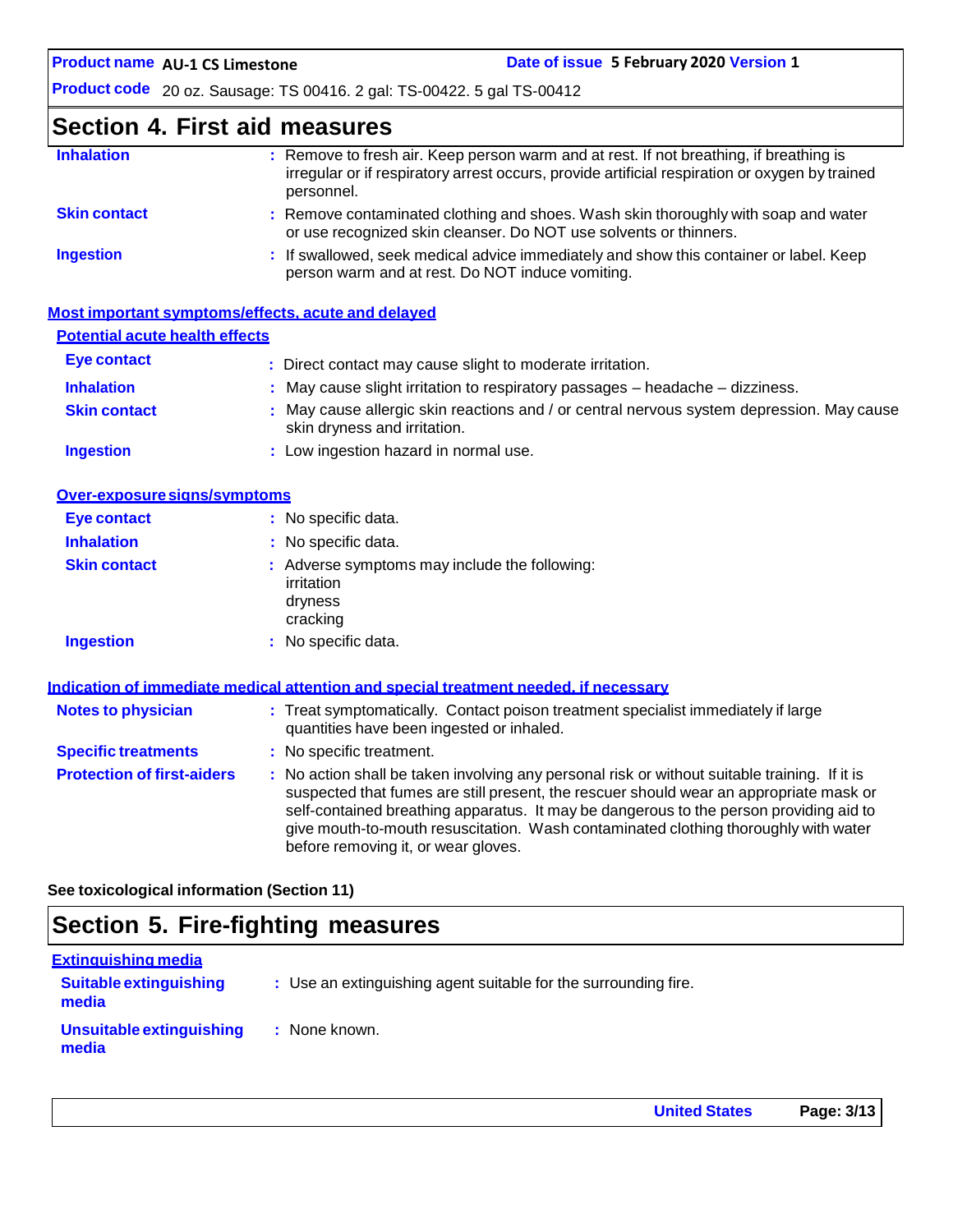**AU-1 CS Limestone Date of issue 5 February 2020 Version 1**

**Product code** 20 oz. Sausage: TS 00416. 2 gal: TS-00422. 5 gal TS-00412

### **Section 5. Fire-fighting measures**

| <b>Specific hazards arising</b><br>from the chemical     | : In a fire or if heated, a pressure increase will occur and the container may burst. This<br>material is harmful to aquatic life. Fire water contaminated with this material must be<br>contained and prevented from being discharged to any waterway, sewer or drain. |
|----------------------------------------------------------|-------------------------------------------------------------------------------------------------------------------------------------------------------------------------------------------------------------------------------------------------------------------------|
| <b>Hazardous thermal</b><br>decomposition products       | : Decomposition products may include the following materials:<br>carbon dioxide<br>carbon monoxide<br>metal oxide/oxides                                                                                                                                                |
| <b>Special protective actions</b><br>for fire-fighters   | : Promptly isolate the scene by removing all persons from the vicinity of the incident if<br>there is a fire. No action shall be taken involving any personal risk or without suitable<br>training.                                                                     |
| <b>Special protective</b><br>equipment for fire-fighters | : Fire-fighters should wear appropriate protective equipment and self-contained breathing<br>apparatus (SCBA) with a full face-piece operated in positive pressure mode.                                                                                                |

# **Section 6. Accidental release measures**

|                                                       | <b>Personal precautions, protective equipment and emergency procedures</b>                                                                                                                                                                                                                                                                                                                                                                                                                                                                                                                                                                                                                                   |
|-------------------------------------------------------|--------------------------------------------------------------------------------------------------------------------------------------------------------------------------------------------------------------------------------------------------------------------------------------------------------------------------------------------------------------------------------------------------------------------------------------------------------------------------------------------------------------------------------------------------------------------------------------------------------------------------------------------------------------------------------------------------------------|
| <b>For non-emergency</b><br>personnel                 | : No action shall be taken involving any personal risk or without suitable training.<br>Evacuate surrounding areas. Keep unnecessary and unprotected personnel from<br>entering. Do not touch or walk through spilled material. Avoid breathing vapor or mist.<br>Provide adequate ventilation. Wear appropriate respirator when ventilation is<br>inadequate. Put on appropriate personal protective equipment.                                                                                                                                                                                                                                                                                             |
|                                                       | For emergency responders : If specialised clothing is required to deal with the spillage, take note of any information<br>in Section 8 on suitable and unsuitable materials. See also the information in "For non-<br>emergency personnel".                                                                                                                                                                                                                                                                                                                                                                                                                                                                  |
| <b>Environmental precautions</b>                      | : Avoid dispersal of spilled material and runoff and contact with soil, waterways, drains<br>and sewers. Inform the relevant authorities if the product has caused environmental<br>pollution (sewers, waterways, soil or air).                                                                                                                                                                                                                                                                                                                                                                                                                                                                              |
| Methods and materials for containment and cleaning up |                                                                                                                                                                                                                                                                                                                                                                                                                                                                                                                                                                                                                                                                                                              |
| <b>Small spill</b>                                    | : Stop leak if without risk. Move containers from spill area. Dilute with water and mop up<br>if water-soluble. Alternatively, or if water-insoluble, absorb with an inert dry material and<br>place in an appropriate waste disposal container. Dispose of via a licensed waste<br>disposal contractor.                                                                                                                                                                                                                                                                                                                                                                                                     |
| <b>Large spill</b>                                    | : Stop leak if without risk. Move containers from spill area. Approach release from<br>upwind. Prevent entry into sewers, water courses, basements or confined areas. Wash<br>spillages into an effluent treatment plant or proceed as follows. Contain and collect<br>spillage with non-combustible, absorbent material e.g. sand, earth, vermiculite or<br>diatomaceous earth and place in container for disposal according to local regulations<br>(see Section 13). Dispose of via a licensed waste disposal contractor. Contaminated<br>absorbent material may pose the same hazard as the spilled product. Note: see<br>Section 1 for emergency contact information and Section 13 for waste disposal. |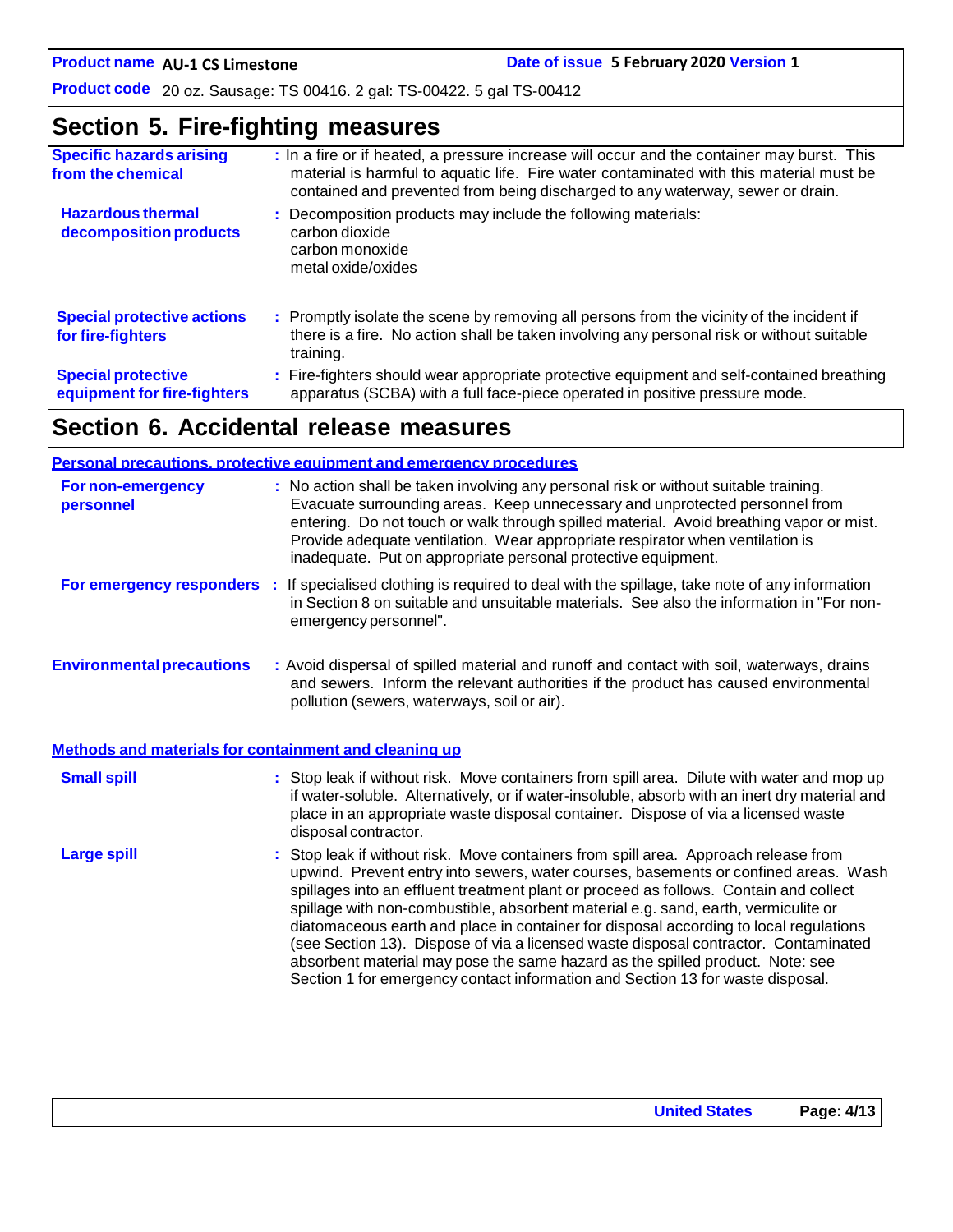#### **Product name** AU-1 CS Limestone **Date of issue** 5 February 2020 Version 1

**Product code** 20 oz. Sausage: TS 00416. 2 gal: TS-00422. 5 gal TS-00412

### **Section 7. Handling and storage**

### **Precautions for safe handling**

| <b>Protective measures</b>                                                       | : Put on appropriate personal protective equipment (see Section 8). Avoid exposure -<br>obtain special instructions before use. Do not handle until all safety precautions have<br>been read and understood. Do not get in eyes or on skin or clothing. Do not breathe<br>vapor or mist. Do not ingest. If during normal use the material presents a respiratory<br>hazard, use only with adequate ventilation or wear appropriate respirator. Keep in the<br>original container or an approved alternative made from a compatible material, kept<br>tightly closed when not in use. Empty containers retain product residue and can be<br>hazardous. Do not reuse container. |  |
|----------------------------------------------------------------------------------|-------------------------------------------------------------------------------------------------------------------------------------------------------------------------------------------------------------------------------------------------------------------------------------------------------------------------------------------------------------------------------------------------------------------------------------------------------------------------------------------------------------------------------------------------------------------------------------------------------------------------------------------------------------------------------|--|
| <b>Special precautions</b>                                                       | : If this material is part of a multiple component system, read the Safety Data Sheet(s) for<br>the other component or components before blending as the resulting mixture may have<br>the hazards of all of its parts.                                                                                                                                                                                                                                                                                                                                                                                                                                                       |  |
| <b>Advice on general</b><br>occupational hygiene                                 | : Eating, drinking and smoking should be prohibited in areas where this material is<br>handled, stored and processed. Workers should wash hands and face before eating,<br>drinking and smoking. Remove contaminated clothing and protective equipment before<br>entering eating areas. See also Section 8 for additional information on hygiene<br>measures.                                                                                                                                                                                                                                                                                                                 |  |
| <b>Conditions for safe storage,</b><br>including any<br><b>incompatibilities</b> | : Do not store below the following temperature: $5^{\circ}C(41^{\circ}F)$ . Store in accordance with<br>local regulations. Store in original container protected from direct sunlight in a dry, cool<br>and well-ventilated area, away from incompatible materials (see Section 10) and food<br>and drink. Keep container tightly closed and sealed until ready for use. Containers that<br>have been opened must be carefully resealed and kept upright to prevent leakage. Do<br>not store in unlabeled containers. Use appropriate containment to avoid environmental<br>contamination.                                                                                    |  |
|                                                                                  |                                                                                                                                                                                                                                                                                                                                                                                                                                                                                                                                                                                                                                                                               |  |

# **Section 8. Exposure controls/personal protection**

#### **Control parameters**

### **Occupational exposure limits**

| <b>Ingredient name</b>                              | <b>Exposure limits</b>                              |
|-----------------------------------------------------|-----------------------------------------------------|
| Limestone                                           | OSHA PEL (United States, 2/2013).                   |
|                                                     | TWA: 5 mg/m <sup>3</sup> 8 hours. Form: Respirable  |
|                                                     | Ifraction                                           |
|                                                     | TWA: 15 mg/m <sup>3</sup> 8 hours. Form: Total dust |
| White mineral oil (petroleum)                       | <b>ACGIH TLV (United States, 6/2013).</b>           |
|                                                     | TWA: 5 mg/m <sup>3</sup> 8 hours. Form: Inhalable   |
|                                                     | Ifraction                                           |
|                                                     | OSHA PEL (United States, 2/2013).                   |
| <b>Ethylene Glycol</b>                              | TWA: $5 \text{ mg/m}^3$ 8 hours.                    |
|                                                     | ACGIH TLV (United States, 6/2013).                  |
|                                                     | C: 100 mg/m <sup>3</sup> Form: Aerosol              |
|                                                     | OSHA PEL (United States, 2/2013).                   |
| Titanium Dioxide                                    | TWA: 15 mg/m <sup>3</sup> 8 hours. Form: Total dust |
|                                                     | ACGIH TLV (United States, 6/2013).                  |
|                                                     | TWA: $10 \text{ mg/m}^3$ 8 hours.                   |
|                                                     | ACGIH TLV (United States, 6/2013).                  |
| Crystalline Silica, respirable powder (<10 microns) | TWA: 0.025 mg/m <sup>3</sup> 8 hours. Form:         |
|                                                     | Respirable                                          |
|                                                     | OSHA PEL Z3 (United States, 2/2013).                |
|                                                     | Page: 5/13<br><b>United States</b>                  |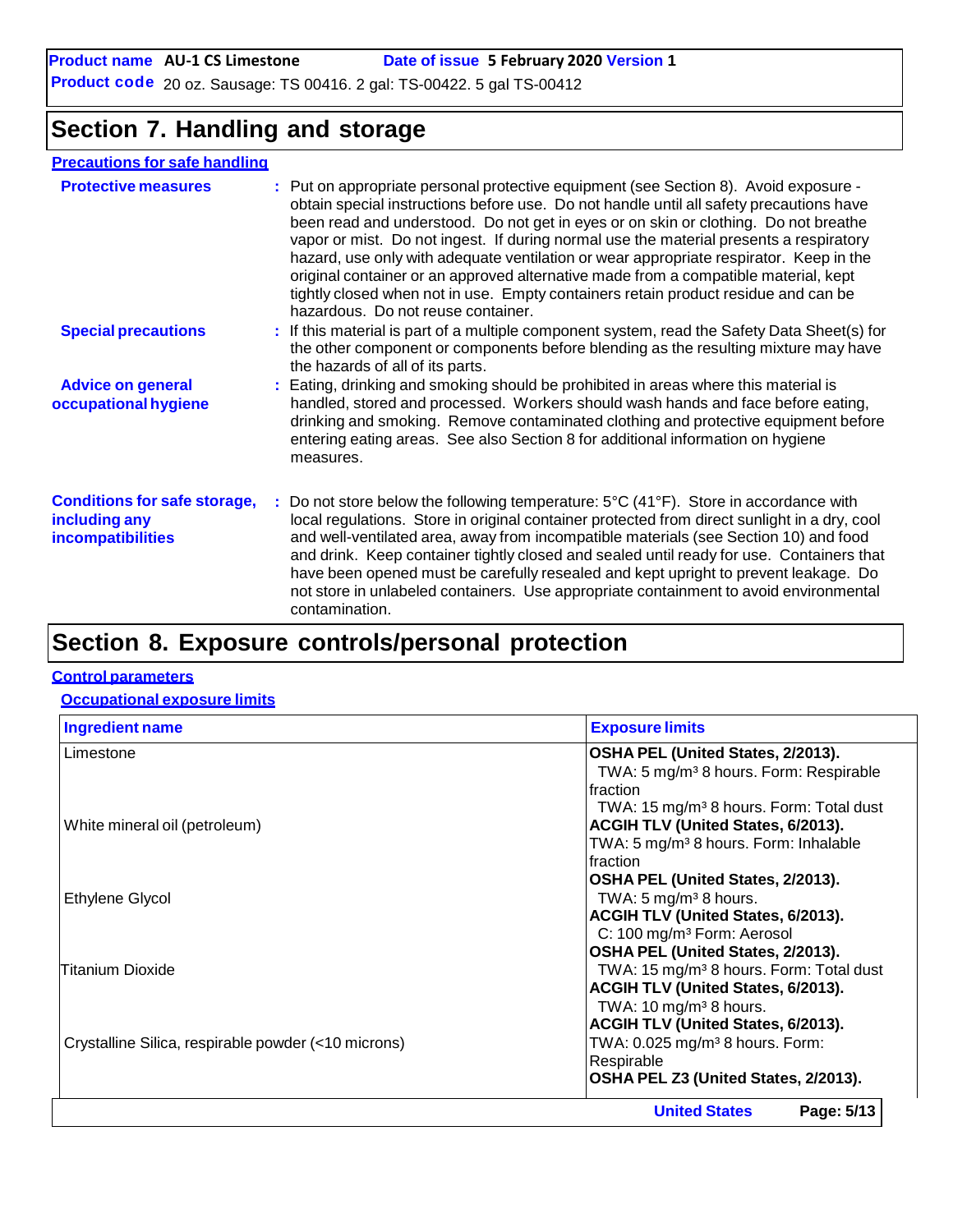TWA: 10 MG/M3 / (%SiO2+2) 8 hours. Form:

**Product code** 20 oz. Sausage: TS 00416. 2 gal: TS-00422. 5 gal TS-00412

# **Section 8. Exposure controls/personal protection**

|                                                                                                                                                                                                                                                                                                                                                                              |                                                                                                                                   | Respirable<br>TWA: 250 MPPCF / (%SiO2+5) 8 hours.<br>Form: Respirable                                                                                                                                                                                                                                                                                                                                                                                                                                                                                 |  |
|------------------------------------------------------------------------------------------------------------------------------------------------------------------------------------------------------------------------------------------------------------------------------------------------------------------------------------------------------------------------------|-----------------------------------------------------------------------------------------------------------------------------------|-------------------------------------------------------------------------------------------------------------------------------------------------------------------------------------------------------------------------------------------------------------------------------------------------------------------------------------------------------------------------------------------------------------------------------------------------------------------------------------------------------------------------------------------------------|--|
|                                                                                                                                                                                                                                                                                                                                                                              | Key to abbreviations                                                                                                              |                                                                                                                                                                                                                                                                                                                                                                                                                                                                                                                                                       |  |
| A<br>= Acceptable Maximum Peak<br>ACGIH<br>С<br>$=$ Ceiling Limit<br>F.<br>$=$ Fume<br><b>IPEL</b><br>= Internal Permissible Exposure Limit<br><b>OSHA</b><br>= Occupational Safety and Health Administration.<br>R<br>$=$ Respirable<br>Ζ                                                                                                                                   | = American Conference of Governmental Industrial Hygienists.<br>= OSHA 29CFR 1910.1200 Subpart Z - Toxic and Hazardous Substances | S<br>$=$ Potential skin absorption<br>SR<br>= Respiratory sensitization<br>SS<br>$=$ Skin sensitization<br>STEL<br>= Short term Exposure limit values<br>TD<br>$=$ Total dust<br><b>TLV</b><br>$=$ Threshold Limit Value<br><b>TWA</b><br>$=$ Time Weighted Average                                                                                                                                                                                                                                                                                   |  |
| Consult local authorities for acceptable exposure limits.                                                                                                                                                                                                                                                                                                                    |                                                                                                                                   |                                                                                                                                                                                                                                                                                                                                                                                                                                                                                                                                                       |  |
| <b>Recommended monitoring</b><br>procedures                                                                                                                                                                                                                                                                                                                                  | : If this product contains ingredients with exposure limits, personal, workplace<br>hazardous substances will also be required.   | atmosphere or biological monitoring may be required to determine the effectiveness of<br>the ventilation or other control measures and/or the necessity to use respiratory<br>protective equipment. Reference should be made to appropriate monitoring standards.<br>Reference to national guidance documents for methods for the determination of                                                                                                                                                                                                    |  |
| <b>Appropriate engineering</b><br>controls                                                                                                                                                                                                                                                                                                                                   | airborne contaminants below any recommended or statutory limits.                                                                  | : If user operations generate dust, fumes, gas, vapor or mist, use process enclosures,<br>local exhaust ventilation or other engineering controls to keep worker exposure to                                                                                                                                                                                                                                                                                                                                                                          |  |
| : Emissions from ventilation or work process equipment should be checked to ensure<br><b>Environmental exposure</b><br>they comply with the requirements of environmental protection legislation. In some<br>controls<br>cases, fume scrubbers, filters or engineering modifications to the process equipment<br>will be necessary to reduce emissions to acceptable levels. |                                                                                                                                   |                                                                                                                                                                                                                                                                                                                                                                                                                                                                                                                                                       |  |
| Individual protection measures                                                                                                                                                                                                                                                                                                                                               |                                                                                                                                   |                                                                                                                                                                                                                                                                                                                                                                                                                                                                                                                                                       |  |
| <b>Hygiene measures</b>                                                                                                                                                                                                                                                                                                                                                      | showers are close to the workstation location.                                                                                    | Wash hands, forearms and face thoroughly after handling chemical products, before<br>eating, smoking and using the lavatory and at the end of the working period.<br>Appropriate techniques should be used to remove potentially contaminated clothing.<br>Wash contaminated clothing before reusing. Ensure that eyewash stations and safety                                                                                                                                                                                                         |  |
| <b>Eye/face protection</b><br><b>Skin protection</b>                                                                                                                                                                                                                                                                                                                         | Safety glasses with side shields.                                                                                                 |                                                                                                                                                                                                                                                                                                                                                                                                                                                                                                                                                       |  |
| <b>Hand protection</b>                                                                                                                                                                                                                                                                                                                                                       | protection time of the gloves cannot be accurately estimated.                                                                     | : Chemical-resistant, impervious gloves complying with an approved standard should be<br>worn at all times when handling chemical products if a risk assessment indicates this is<br>necessary. Considering the parameters specified by the glove manufacturer, check<br>during use that the gloves are still retaining their protective properties. It should be<br>noted that the time to breakthrough for any glove material may be different for different<br>glove manufacturers. In the case of mixtures, consisting of several substances, the |  |
| <b>Gloves</b>                                                                                                                                                                                                                                                                                                                                                                |                                                                                                                                   |                                                                                                                                                                                                                                                                                                                                                                                                                                                                                                                                                       |  |
| <b>Body protection</b>                                                                                                                                                                                                                                                                                                                                                       | handling this product.                                                                                                            | Personal protective equipment for the body should be selected based on the task being<br>performed and the risks involved and should be approved by a specialist before                                                                                                                                                                                                                                                                                                                                                                               |  |
| <b>Other skin protection</b>                                                                                                                                                                                                                                                                                                                                                 | specialist before handling this product.                                                                                          | : Appropriate footwear and any additional skin protection measures should be selected<br>based on the task being performed and the risks involved and should be approved by a                                                                                                                                                                                                                                                                                                                                                                         |  |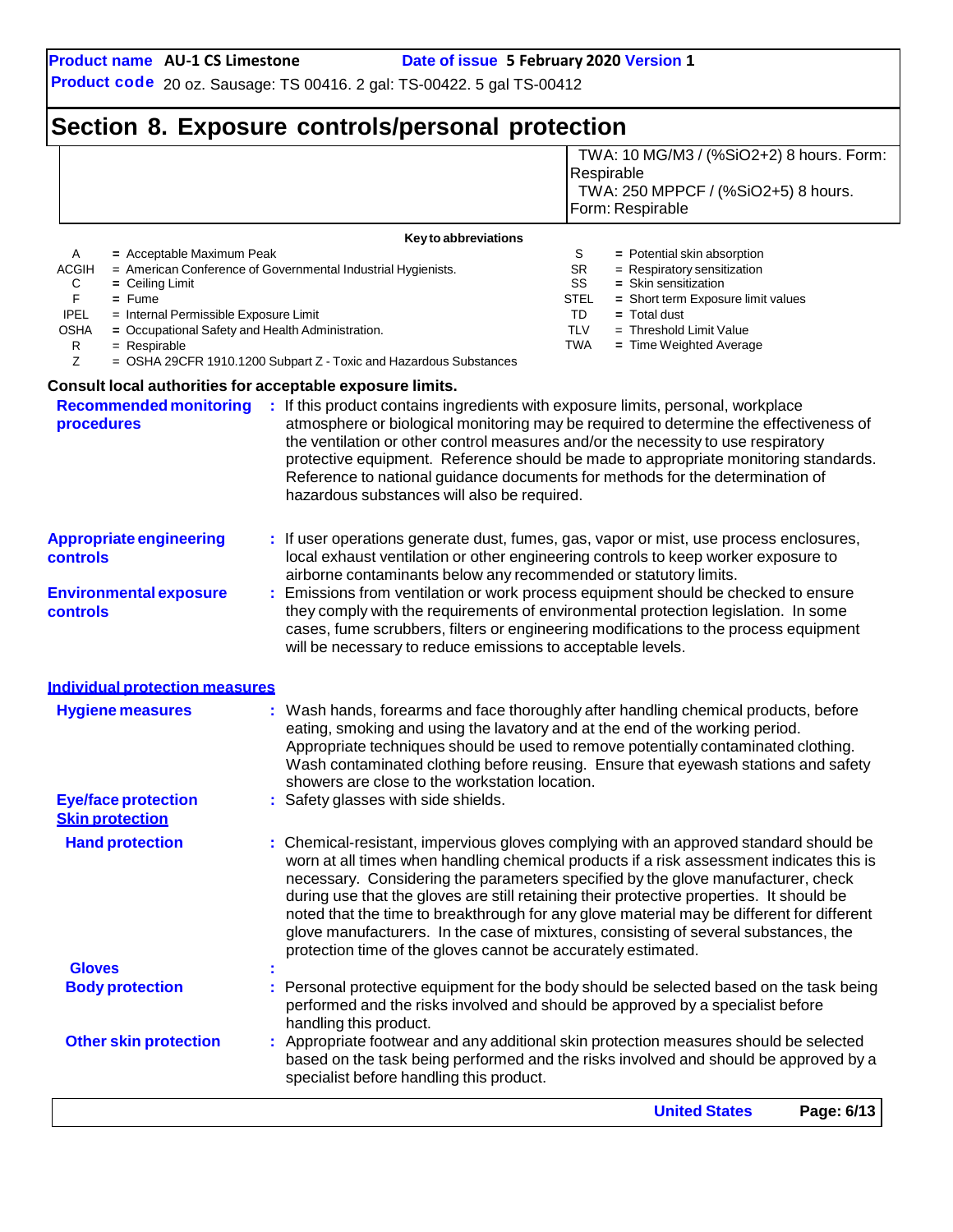**AU-1 CS Limestone Date of issue 5 February 2020 Version 1**

**Product code** 20 oz. Sausage: TS 00416. 2 gal: TS-00422. 5 gal TS-00412

### **Section 8. Exposure controls/personal protection**

| <b>Respiratory protection</b> | : Respirator selection must be based on known or anticipated exposure levels, the<br>hazards of the product and the safe working limits of the selected respirator. If workers<br>are exposed to concentrations above the exposure limit, they must use appropriate,<br>certified respirators. Use a properly fitted, air-purifying or air-fed respirator complying<br>with an approved standard if a risk assessment indicates this is necessary. |
|-------------------------------|----------------------------------------------------------------------------------------------------------------------------------------------------------------------------------------------------------------------------------------------------------------------------------------------------------------------------------------------------------------------------------------------------------------------------------------------------|
|                               |                                                                                                                                                                                                                                                                                                                                                                                                                                                    |

### **Section 9. Physical and chemical properties**

| <b>Appearance</b>                                 |                                         |
|---------------------------------------------------|-----------------------------------------|
| <b>Physical state</b>                             | : Paste                                 |
| <b>Color</b>                                      | : Limestone                             |
| Odor                                              | : Mild Acrylic                          |
| <b>Odor threshold</b>                             | : Not available.                        |
| рH                                                | $: 7.5 - 8.5$                           |
| <b>Melting point</b>                              | : Not available.                        |
| <b>Boiling point</b>                              | : >37.78°C (>100°F)                     |
| <b>Flash point</b>                                | : Closed cup: 93.89°C (201°F)           |
| <b>Auto-ignition temperature</b>                  | : Not available.                        |
| <b>Decomposition temperature</b>                  | : Not available.                        |
| <b>Flammability (solid, gas)</b>                  | : Not available.                        |
| Lower and upper explosive<br>(flammable) limits   | : Not available.                        |
| <b>Evaporation rate</b>                           | $\therefore$ 0.31 (butyl acetate = 1)   |
| <b>Vapor pressure</b>                             | : 2.3 kPa (17 mm Hg) [room temperature] |
| <b>Vapor density</b>                              | : Not available.                        |
| <b>Relative density</b>                           | : 1.16                                  |
| Density (Ibs / gal)                               | : 9.68                                  |
| <b>Solubility</b>                                 | : Soluble in Water                      |
| <b>Partition coefficient: n-</b><br>octanol/water | : Not available.                        |
| <b>Viscosity</b>                                  | : $15-40$ g/s                           |
|                                                   |                                         |
| <b>Volatility</b>                                 | : $35\%$ (v/v), $31\%$ (w/w)            |
| % Solid. (w/w)                                    | : 69                                    |

### **Section 10. Stability and reactivity**

|                                                     | <b>United States</b><br>Page: 7/13                                                           |
|-----------------------------------------------------|----------------------------------------------------------------------------------------------|
| <b>Conditions to avoid</b>                          | : When exposed to high temperatures may produce hazardous decomposition products.            |
| <b>Possibility of hazardous</b><br><b>reactions</b> | : Under normal conditions of storage and use, hazardous reactions will not occur.            |
| <b>Chemical stability</b>                           | : The product is stable.                                                                     |
| <b>Reactivity</b>                                   | : No specific test data related to reactivity available for this product or its ingredients. |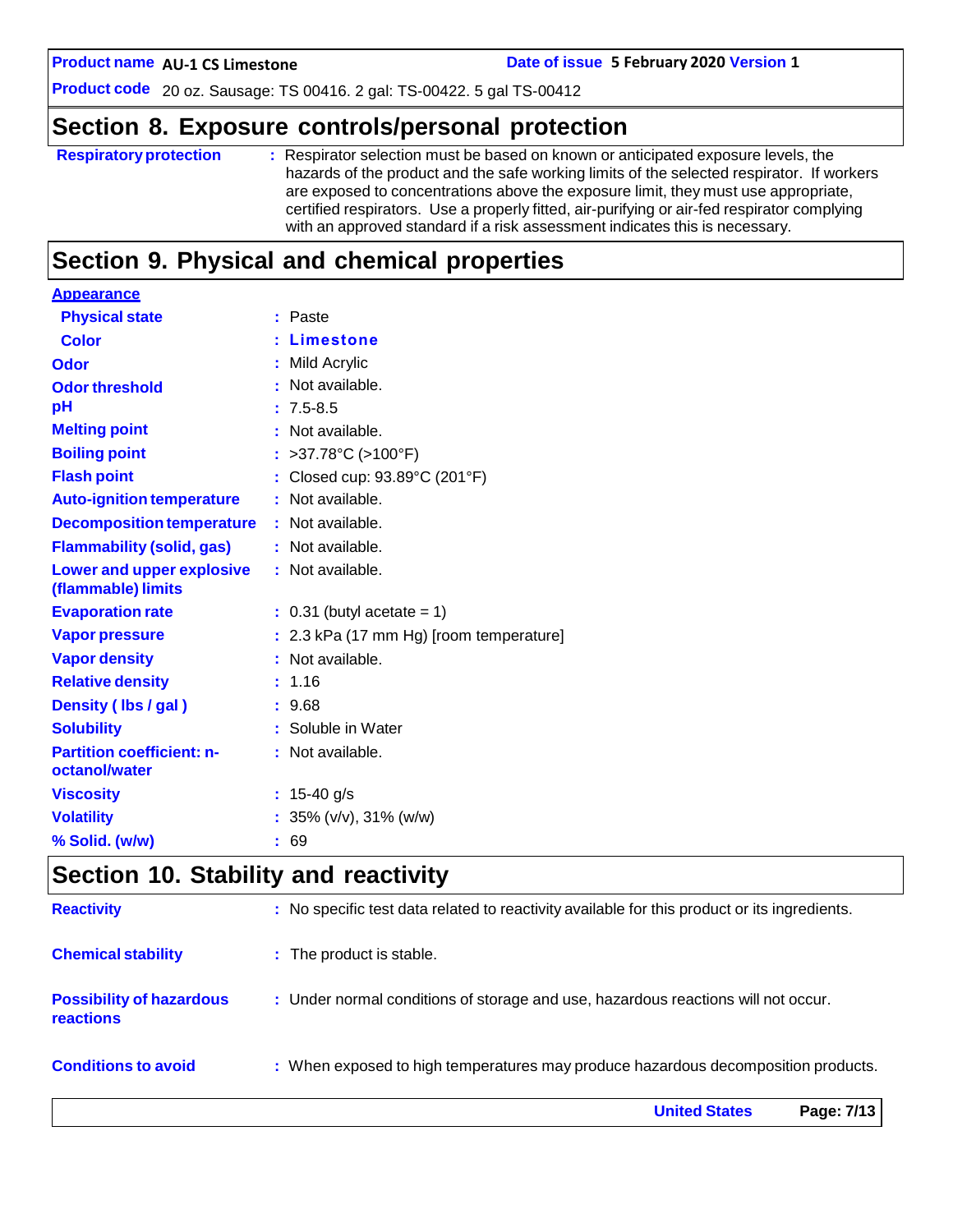**AU-1 CS Limestone Date of issue 5 February 2020 Version 1**

**Product code** 20 oz. Sausage: TS 00416. 2 gal: TS-00422. 5 gal TS-00412

### **Section 10. Stability and reactivity**

Refer to protective measures listed in sections 7 and 8.

| Incompatible materials                     | : Keep away from the following materials to prevent strong exothermic reactions:<br>oxidizing agents, strong alkalis, strong acids. |
|--------------------------------------------|-------------------------------------------------------------------------------------------------------------------------------------|
| <b>Hazardous decomposition</b><br>products | Decomposition products may include the following materials: carbon monoxide, carbon<br>dioxide, smoke, oxides of nitrogen.          |
|                                            |                                                                                                                                     |

# **Section 11. Toxicological information**

### **Information on toxicological effects**

#### **Acute toxicity**

| <b>Product/ingredient name</b>                          |                                                        | <b>Result</b>                                          |             |            | <b>Species</b>                                         | <b>Dose</b>              | <b>Exposure</b> |
|---------------------------------------------------------|--------------------------------------------------------|--------------------------------------------------------|-------------|------------|--------------------------------------------------------|--------------------------|-----------------|
| White mineral oil (petroleum)<br><b>Ethylene Glycol</b> |                                                        | LD50 Oral<br>LD50 Dermal                               |             |            | Rat<br>Rabbit                                          | >5000 mg/kg<br>9.53 g/kg |                 |
|                                                         |                                                        | LD50 Oral                                              |             |            | Rat                                                    | 4700 mg/kg               |                 |
| <b>Titanium Dioxide</b>                                 |                                                        | LD50 Oral                                              |             |            | Rat                                                    | $>10$ g/kg               | ۳               |
| <b>Conclusion/Summary</b>                               |                                                        |                                                        |             |            | $:$ There are no data available on the mixture itself. |                          |                 |
| <b>Irritation/Corrosion</b>                             |                                                        |                                                        |             |            |                                                        |                          |                 |
| <b>Conclusion/Summary</b>                               |                                                        |                                                        |             |            |                                                        |                          |                 |
| <b>Skin</b>                                             |                                                        |                                                        |             |            | : There are no data available on the mixture itself.   |                          |                 |
| <b>Eyes</b>                                             |                                                        |                                                        |             |            | There are no data available on the mixture itself.     |                          |                 |
| <b>Respiratory</b>                                      |                                                        |                                                        |             |            | There are no data available on the mixture itself.     |                          |                 |
| <b>Sensitization</b>                                    |                                                        |                                                        |             |            |                                                        |                          |                 |
| <b>Conclusion/Summary</b>                               |                                                        |                                                        |             |            |                                                        |                          |                 |
| <b>Skin</b>                                             |                                                        | There are no data available on the mixture itself.     |             |            |                                                        |                          |                 |
| <b>Respiratory</b>                                      |                                                        | $:$ There are no data available on the mixture itself. |             |            |                                                        |                          |                 |
| <b>Mutagenicity</b>                                     |                                                        |                                                        |             |            |                                                        |                          |                 |
| <b>Conclusion/Summary</b>                               | $:$ There are no data available on the mixture itself. |                                                        |             |            |                                                        |                          |                 |
| <b>Carcinogenicity</b>                                  |                                                        |                                                        |             |            |                                                        |                          |                 |
| <b>Conclusion/Summary</b>                               | $:$ There are no data available on the mixture itself. |                                                        |             |            |                                                        |                          |                 |
| <b>Classification</b>                                   |                                                        |                                                        |             |            |                                                        |                          |                 |
| <b>Product/ingredient name</b>                          |                                                        | <b>OSHA</b>                                            | <b>IARC</b> | <b>NTP</b> |                                                        |                          |                 |
| <b>Titanium Dioxide</b>                                 |                                                        |                                                        | 2B          |            |                                                        |                          |                 |
| Crystalline Silica, respirable                          | 1<br>Known to be a human carcinogen.<br>$\blacksquare$ |                                                        |             |            |                                                        |                          |                 |

**CarcinogenClassificationcode:**

**IARC: 1, 2A, 2B, 3, 4 NTP: Known to be a human carcinogen; Reasonably anticipated to be a human carcinogen OSHA: + Not listed/not regulated: -**

#### **Reproductive toxicity**

powder (<10 microns)

**Conclusion/Summary :**

There are no data available on the mixture itself.

#### **Teratogenicity**

| <b>United States</b> | Page: 8/13 |
|----------------------|------------|
|----------------------|------------|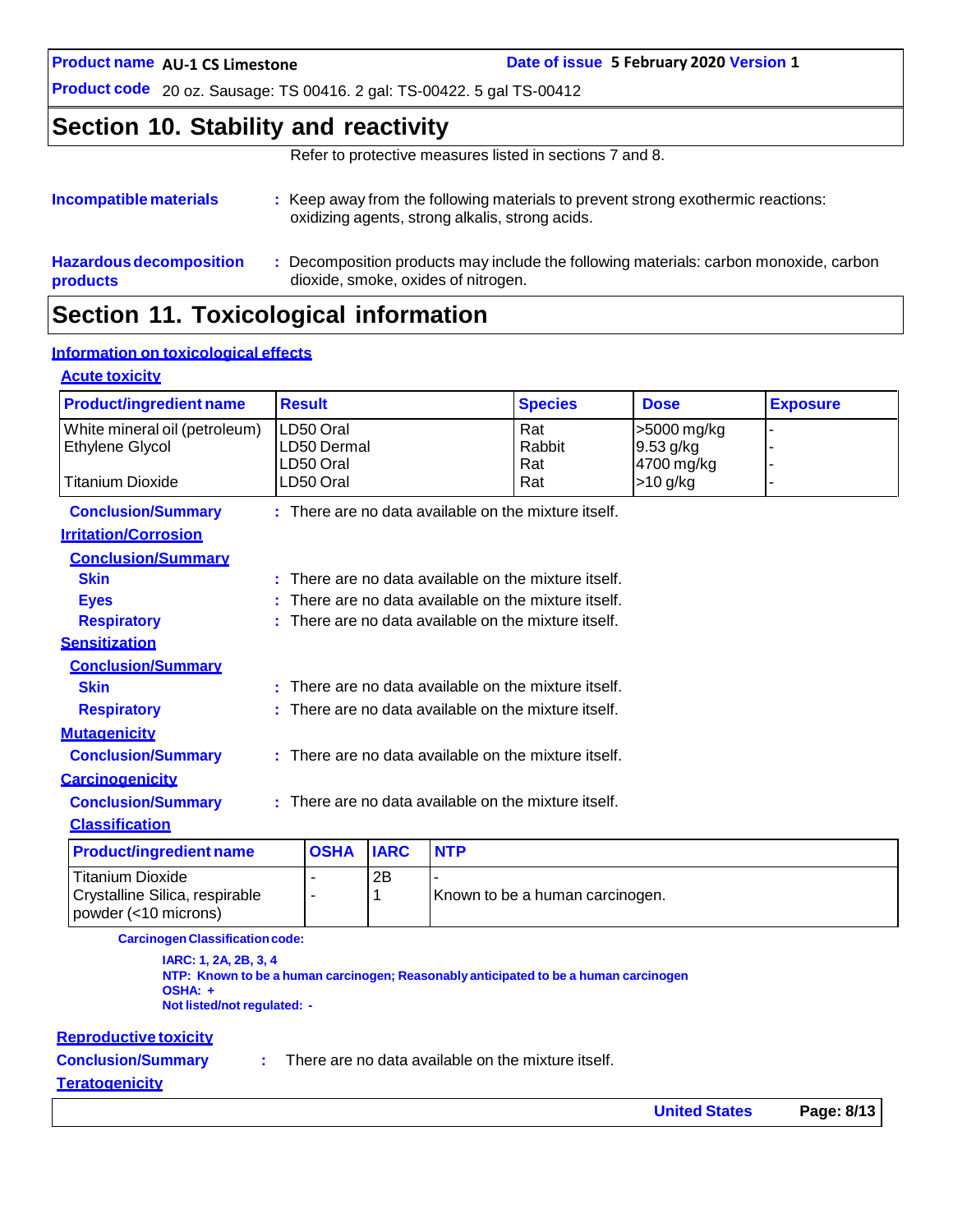### **Section 11. Toxicological information**

**Conclusion/Summary :** There are no data available on the mixture itself.

### **Specific target organ toxicity (single exposure)**

Not available.

#### **Specific target organ toxicity (repeated exposure)**

| <b>Name</b>                                                                   | <b>Category</b>          |
|-------------------------------------------------------------------------------|--------------------------|
| <b>Ethylene Glycol</b><br>Crystalline Silica, respirable powder (<10 microns) | Category 2<br>Category 2 |
|                                                                               |                          |

**Target organs :** Contains material which may cause damage to the following organs: kidneys, lungs, heart, upper respiratory tract, skin, central nervous system (CNS), eye, lens or cornea.

#### **Aspiration hazard**

| <b>Name</b>                   | <b>Result</b>                  |
|-------------------------------|--------------------------------|
| White mineral oil (petroleum) | ASPIRATION HAZARD - Category 1 |

#### **Information on the likely routes of exposure**

#### **Potential acute health effects**

|                                              | <b>United States</b><br>Page: 9/13                                                                                                                                                                                                                                                                                                                                         |
|----------------------------------------------|----------------------------------------------------------------------------------------------------------------------------------------------------------------------------------------------------------------------------------------------------------------------------------------------------------------------------------------------------------------------------|
| <b>Potential immediate</b><br><b>effects</b> | There are no data available on the mixture itself.                                                                                                                                                                                                                                                                                                                         |
| Long term exposure                           |                                                                                                                                                                                                                                                                                                                                                                            |
| <b>Potential delayed effects</b>             | : There are no data available on the mixture itself.                                                                                                                                                                                                                                                                                                                       |
| effects                                      |                                                                                                                                                                                                                                                                                                                                                                            |
| <b>Potential immediate</b>                   | $:$ There are no data available on the mixture itself.                                                                                                                                                                                                                                                                                                                     |
| <b>Short term exposure</b>                   | may cause nausea, diarrhea and vomiting. This takes into account, where known,<br>delayed and immediate effects and also chronic effects of components from short-term<br>and long-term exposure by oral, inhalation and dermal routes of exposure and eye<br>contact.                                                                                                     |
| <b>Conclusion/Summary</b>                    | : There are no data available on the mixture itself. This product contains Crystalline Silica<br>which can cause lung cancer or silicosis. The risk of cancer depends on the duration<br>and level of exposure to dust from sanding surfaces or mist from spray applications. If<br>splashed in the eyes, the liquid may cause irritation and reversible damage. Ingestion |
|                                              | Delaved and immediate effects and also chronic effects from short and long term exposure                                                                                                                                                                                                                                                                                   |
| <b>Ingestion</b>                             | : No specific data.                                                                                                                                                                                                                                                                                                                                                        |
|                                              | dryness<br>cracking                                                                                                                                                                                                                                                                                                                                                        |
| <b>Skin contact</b>                          | : Adverse symptoms may include the following:<br>irritation                                                                                                                                                                                                                                                                                                                |
| <b>Inhalation</b>                            | No specific data.                                                                                                                                                                                                                                                                                                                                                          |
| <b>Eye contact</b>                           | : No specific data.                                                                                                                                                                                                                                                                                                                                                        |
| Over-exposure signs/symptoms                 |                                                                                                                                                                                                                                                                                                                                                                            |
| <b>Ingestion</b>                             | : Low ingestion hazard in normal use.                                                                                                                                                                                                                                                                                                                                      |
| <b>Skin contact</b>                          | May cause allergic skin reactions and / or central nervous system depression. May cause<br>skin dryness and irritation.                                                                                                                                                                                                                                                    |
| <b>Inhalation</b>                            | May cause slight irritation to respiratory passages - headache - dizziness.                                                                                                                                                                                                                                                                                                |
| <b>Eye contact</b>                           | : Direct contact may cause slight to moderate irritation.                                                                                                                                                                                                                                                                                                                  |
|                                              |                                                                                                                                                                                                                                                                                                                                                                            |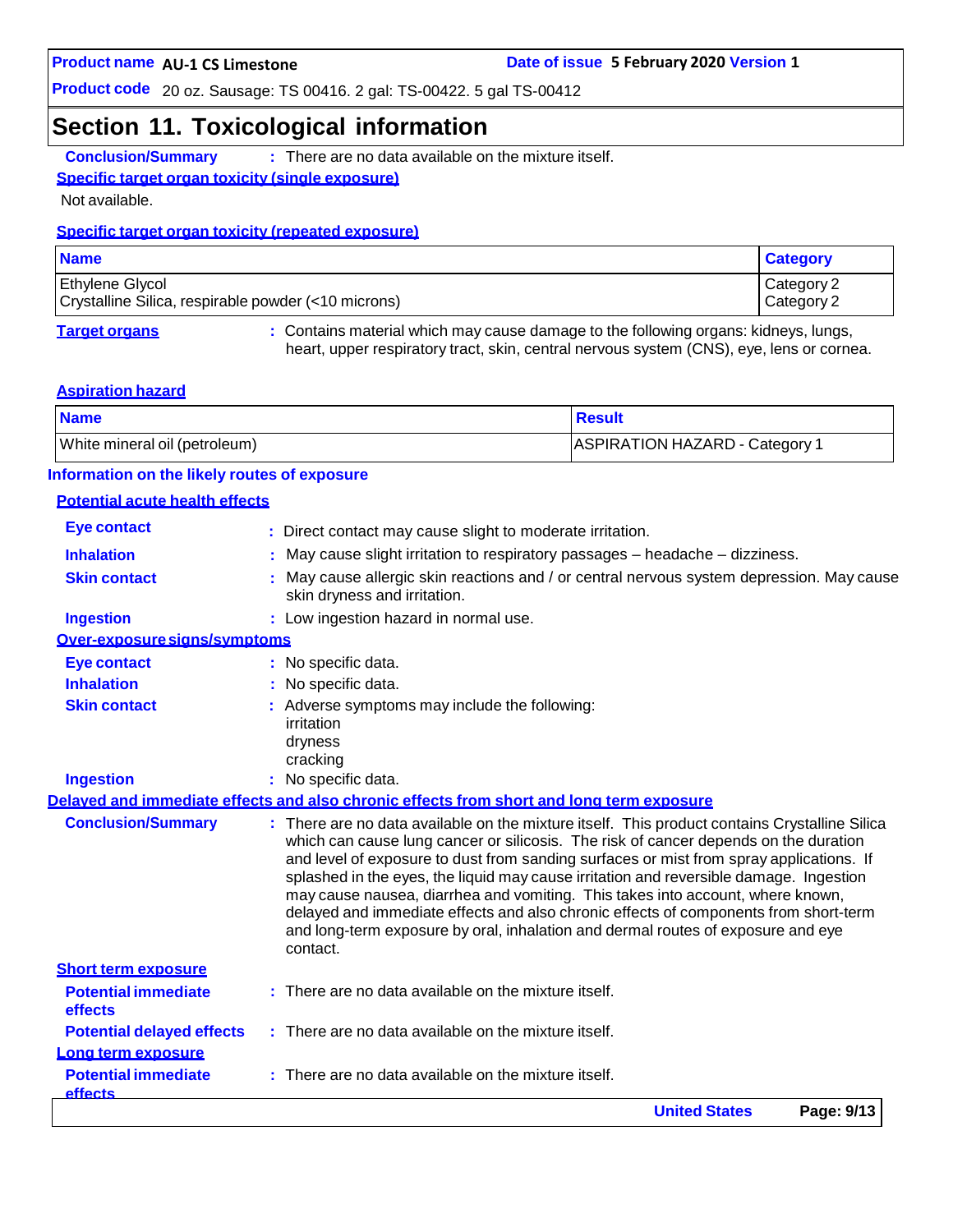**AU-1 CS Limestone Date of issue 5 February 2020 Version 1**

**Product code** 20 oz. Sausage: TS 00416. 2 gal: TS-00422. 5 gal TS-00412

### **Section 11. Toxicological information**

|                                         |               | <b>Potential delayed effects :</b> There are no data available on the mixture itself.                                                                                        |                                                                               |  |  |
|-----------------------------------------|---------------|------------------------------------------------------------------------------------------------------------------------------------------------------------------------------|-------------------------------------------------------------------------------|--|--|
| <b>Potential chronic health effects</b> |               |                                                                                                                                                                              |                                                                               |  |  |
| <b>General</b>                          |               | : May cause damage to organs through prolonged or repeated exposure. Prolonged or<br>repeated contact can defat the skin and lead to irritation, cracking and/or dermatitis. |                                                                               |  |  |
| <b>Carcinogenicity</b>                  |               |                                                                                                                                                                              | : May cause cancer. Risk of cancer depends on duration and level of exposure. |  |  |
| <b>Mutagenicity</b>                     |               |                                                                                                                                                                              | : No known significant effects or critical hazards.                           |  |  |
| <b>Teratogenicity</b>                   |               | : No known significant effects or critical hazards.                                                                                                                          |                                                                               |  |  |
| <b>Developmental effects</b>            |               | : No known significant effects or critical hazards.                                                                                                                          |                                                                               |  |  |
| <b>Fertility effects</b>                |               | : No known significant effects or critical hazards.                                                                                                                          |                                                                               |  |  |
| <b>Numerical measures of toxicity</b>   |               |                                                                                                                                                                              |                                                                               |  |  |
| <b>Acute toxicity estimates</b>         |               |                                                                                                                                                                              |                                                                               |  |  |
| <b>Route</b>                            |               |                                                                                                                                                                              | <b>ATE value</b>                                                              |  |  |
| Oral                                    | 14103.8 mg/kg |                                                                                                                                                                              |                                                                               |  |  |

# **Section 12. Ecological information**

| <b>Product/ingredient name</b> | <b>Result</b>                   | <b>Species</b>                           | <b>Exposure</b> |
|--------------------------------|---------------------------------|------------------------------------------|-----------------|
| Titanium Dioxide               | Acute EC50 100 mg/l Fresh water | I Daphnia - Daphnia magna -<br>l Neonate | 48 hours        |

### **Persistence and degradability**

Not available.

#### **Bioaccumulative potential**

| <b>Product/ingredient name</b> | $\mathsf{LogP}_\mathsf{ow}$ | <b>BCF</b> | <b>Potential</b> |
|--------------------------------|-----------------------------|------------|------------------|
| White mineral oil (petroleum)  | ∣ >6                        |            | high             |
| <b>Ethylene Glycol</b>         | $-1.36$                     |            | low              |

#### **Mobility in soil**

**Soil/water partition coefficient** (K<sub>oc</sub>)

**:** Not available.

### **Section 13. Disposal considerations**

**Disposal methods :** The generation of waste should be avoided or minimized wherever possible. Disposal of this product, solutions and any by-products should at all times comply with the requirements of environmental protection and waste disposal legislation and any regional local authority requirements. Dispose of surplus and non-recyclable products via a licensed waste disposal contractor. Waste should not be disposed of untreated to the sewer unless fully compliant with the requirements of all authorities with jurisdiction. Waste packaging should be recycled. Incineration or landfill should only be considered when recycling is not feasible. This material and its container must be disposed of in a

**United States Page: 10/13**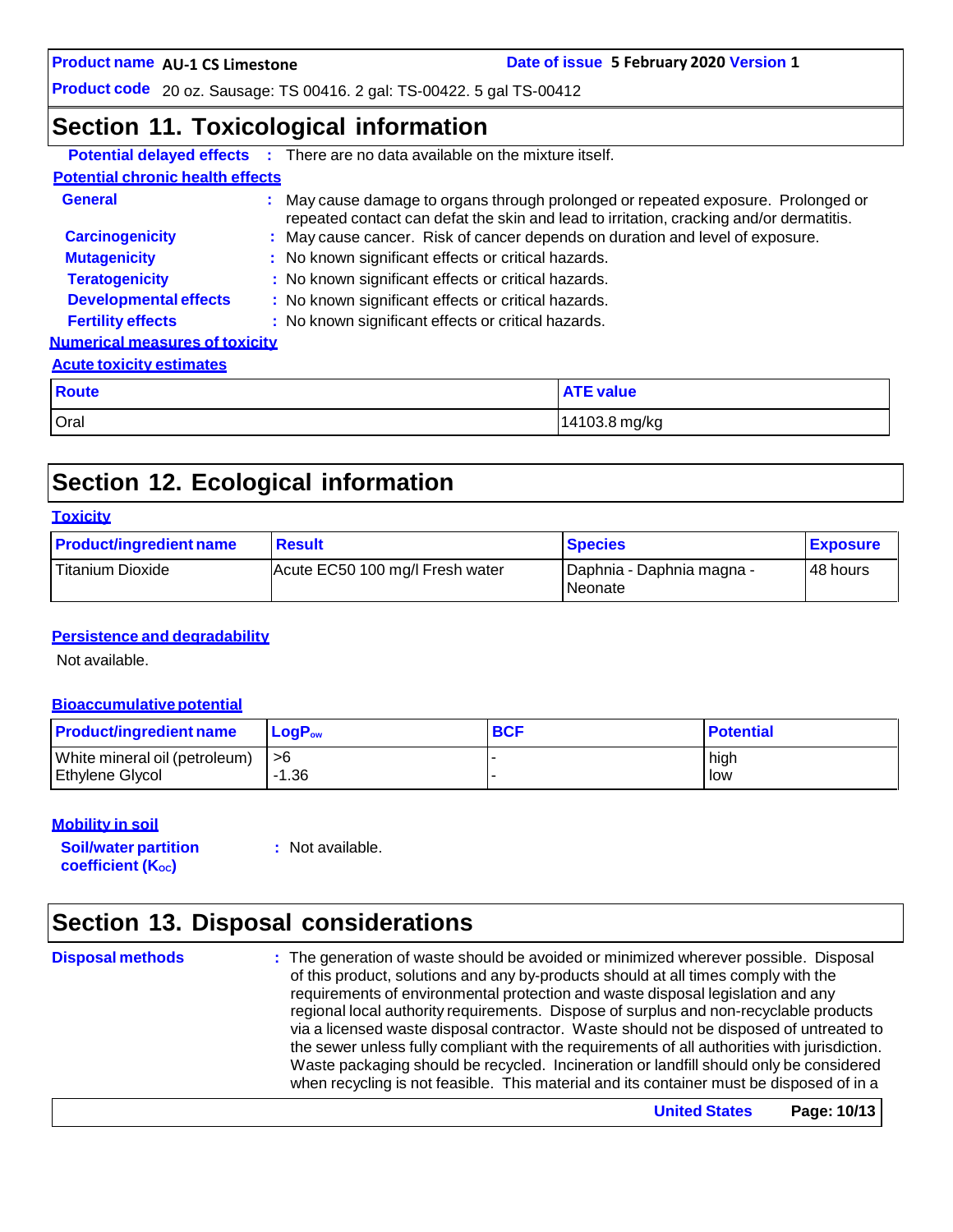**Product code** 20 oz. Sausage: TS 00416. 2 gal: TS-00422. 5 gal TS-00412

### **Section 13. Disposal considerations**

safe way. Care should be taken when handling emptied containers that have not been cleaned or rinsed out. Empty containers or liners may retain some product residues. Avoid dispersal of spilled material and runoff and contact with soil, waterways, drains and sewers.

**Disposal should be in accordance with applicable regional, national and local laws and regulations.**

**Refer to Section 7: HANDLING AND STORAGE and Section 8: EXPOSURE CONTROLS/PERSONAL PROTECTION for additional handling information and protection of employees. Section 6. Accidental release measures**

### **14. Transport information**

|                                                      | <b>DOT</b>                                                                       | <b>IMDG</b>     | <b>IATA</b>     |
|------------------------------------------------------|----------------------------------------------------------------------------------|-----------------|-----------------|
| <b>UN number</b>                                     | <b>UN3082</b>                                                                    | Not regulated.  | Not regulated.  |
| <b>UN proper shipping</b><br>name                    | ENVIRONMENTALLY<br>HAZARDOUS SUBSTANCE,<br>LIQUID, N.O.S.<br>(carbendazim (ISO)) |                 |                 |
| <b>Transport hazard class</b> 9<br>(e <sub>s</sub> ) |                                                                                  |                 |                 |
| <b>Packing group</b>                                 | III                                                                              |                 |                 |
| <b>Environmental hazards</b> No.                     |                                                                                  | No.             | No.             |
| <b>Marine pollutant</b><br>substances                | Not applicable.                                                                  | Not applicable. | Not applicable. |
| <b>Product RQ (lbs)</b>                              | 14992.5                                                                          | Not applicable. | Not applicable. |
| <b>RQ substances</b>                                 | (carbendazim (ISO))                                                              | Not applicable. | Not applicable. |

#### **Additional information**

| <b>DOT</b>  | : Package sizes shipped in quantities less than the product reportable quantity are not subject to the |
|-------------|--------------------------------------------------------------------------------------------------------|
|             | RQ (reportable quantity) transportation requirements.                                                  |
| <b>IMDG</b> | : None identified.                                                                                     |
| <b>IATA</b> | : None identified.                                                                                     |

**Special precautions for user : Transport within user's premises:** always transport in closed containers that are upright and secure. Ensure that persons transporting the product know what to do in the event of an accident or spillage.

### **Section 15. Regulatory information**

| <b>Australia inventory (AICS)</b><br>: Not determined.                                                                      |  |
|-----------------------------------------------------------------------------------------------------------------------------|--|
| Canada inventory (DSL)<br>: All components are listed or exempted.                                                          |  |
| <b>China inventory (IECSC)</b><br>: Not determined.                                                                         |  |
| <b>Europe inventory (REACH)</b><br>: Please contact your supplier for information on the inventory status of this material. |  |
| <b>Japan inventory (ENCS)</b><br>: Not determined.                                                                          |  |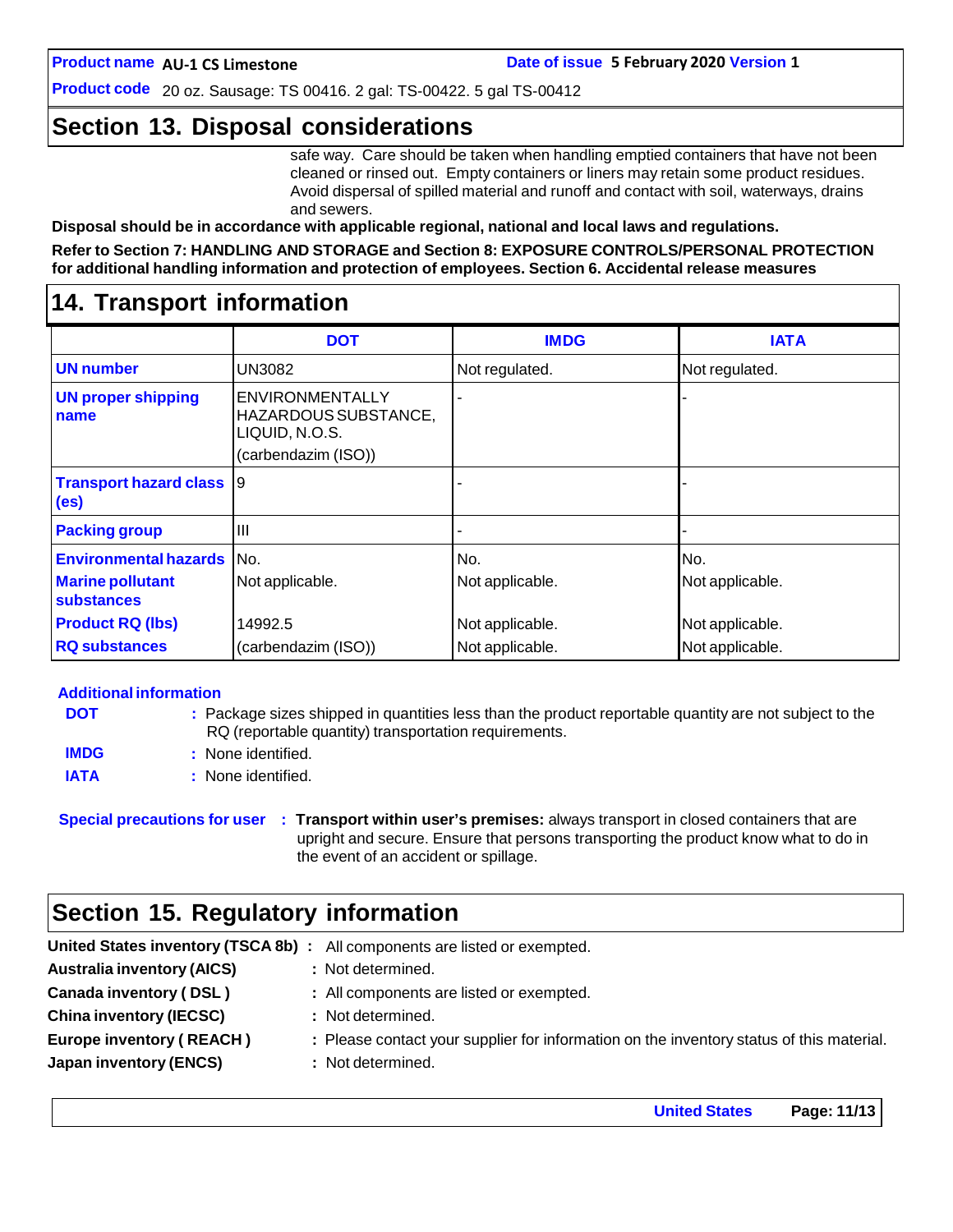#### **AU-1 CS Limestone Date of issue 5 February 2020 Version 1**

**Product code** 20 oz. Sausage: TS 00416. 2 gal: TS-00422. 5 gal TS-00412

### **Section 15. Regulatory information**

| Korea inventory (KECI)     |  | : Not determined. |
|----------------------------|--|-------------------|
| <b>New Zealand (NZIoC)</b> |  | : Not determined. |

**Philippines inventory (PICCS) :** Not determined.

**United States**

### **SARA 302/304**

**SARA 304 RQ :** Not applicable.

**Composition/information on ingredients**

No products were found.

#### SARA311/312

**Classification :** Immediate (acute) health hazard D elayed (chronic) health hazard

#### **Composition/information on ingredients**

| <b>Name</b>                                               | <b>Fire</b><br>hazard | <b>Sudden</b><br><b>release of</b><br><b>pressure</b> | <b>Reactive</b> | Immediate<br>(acute)<br>health<br>hazard | <b>Delayed</b><br>(chronic)<br>health<br>hazard |
|-----------------------------------------------------------|-----------------------|-------------------------------------------------------|-----------------|------------------------------------------|-------------------------------------------------|
| White mineral oil (petroleum)                             | No.                   | No.                                                   | No.             | Yes.                                     | No.                                             |
| Ethylene Glycol                                           | No.                   | No.                                                   | No.             | Yes.                                     | Yes.                                            |
| <b>Titanium Dioxide</b>                                   | No.                   | No.                                                   | No.             | No.                                      | Yes.                                            |
| Crystalline Silica, respirable powder<br>$(<$ 10 microns) | No.                   | No.                                                   | No.             | No.                                      | Yes.                                            |

#### **SARA 313**

### **Supplier notification : Ethylene Glycol** 107-21-1 0.5 - 1.5

|  | <u>Chemical name</u> |  |
|--|----------------------|--|
|  | Ethylene Glycol      |  |

**Chemical name CAS number Concentration**

SARA 313 notifications must not be detached from the SDS and any copying and redistribution of the SDS shall include copying and redistribution of the notice attached to copies of the SDS subsequently redistributed.

**Pennsylvania (worker and community right to know act): The following components are cited in the Pennsylvania Hazardous Substances List, and are present at levels that require reporting.**

| Ethylene Glycol | $107 - 21 - 1$ | $< 2\%$ |
|-----------------|----------------|---------|
|                 |                |         |

**California Prop. 65**: **WARNING:** This product can expose you to chemicals

including Crystalline Silica (respirable powder), and ethylene glycol, which are known to the State of California to cause cancer and birth defects or other reproductive harm. For more information go to [www.P65Warnings.ca.gov.](http://www.p65warnings.ca.gov/)

### **Section 16. Other information**

**Hazardous Material Information System (U.S.A.)**

**Health :** 2 \* **Flammability :** 1 **Physical hazards :** 0

( \* ) - Chronic effects

Caution: HMIS® ratings are based on a 0-4 rating scale, with 0 representing minimal hazards or risks, and 4 representing significant hazards or risks Although HMIS® ratings are not required on MSDSs under 29 CFR 1910.1200, the preparer may choose to provide them. HMIS® ratings are to be used with a fully implemented HMIS® program. HMIS® is a registered mark of the National Paint & Coatings Association (NPCA). HMIS® **materials maybe purchased exclusively from J. J. Keller (800) 327-6868.**

**The customer is responsible for determining the PPE code for this material.**

**National Fire Protection Association (U.S.A.)**

**Health :** 2 **Flammability :** 1 **Instability :** 0

**United States Page: 12/13**